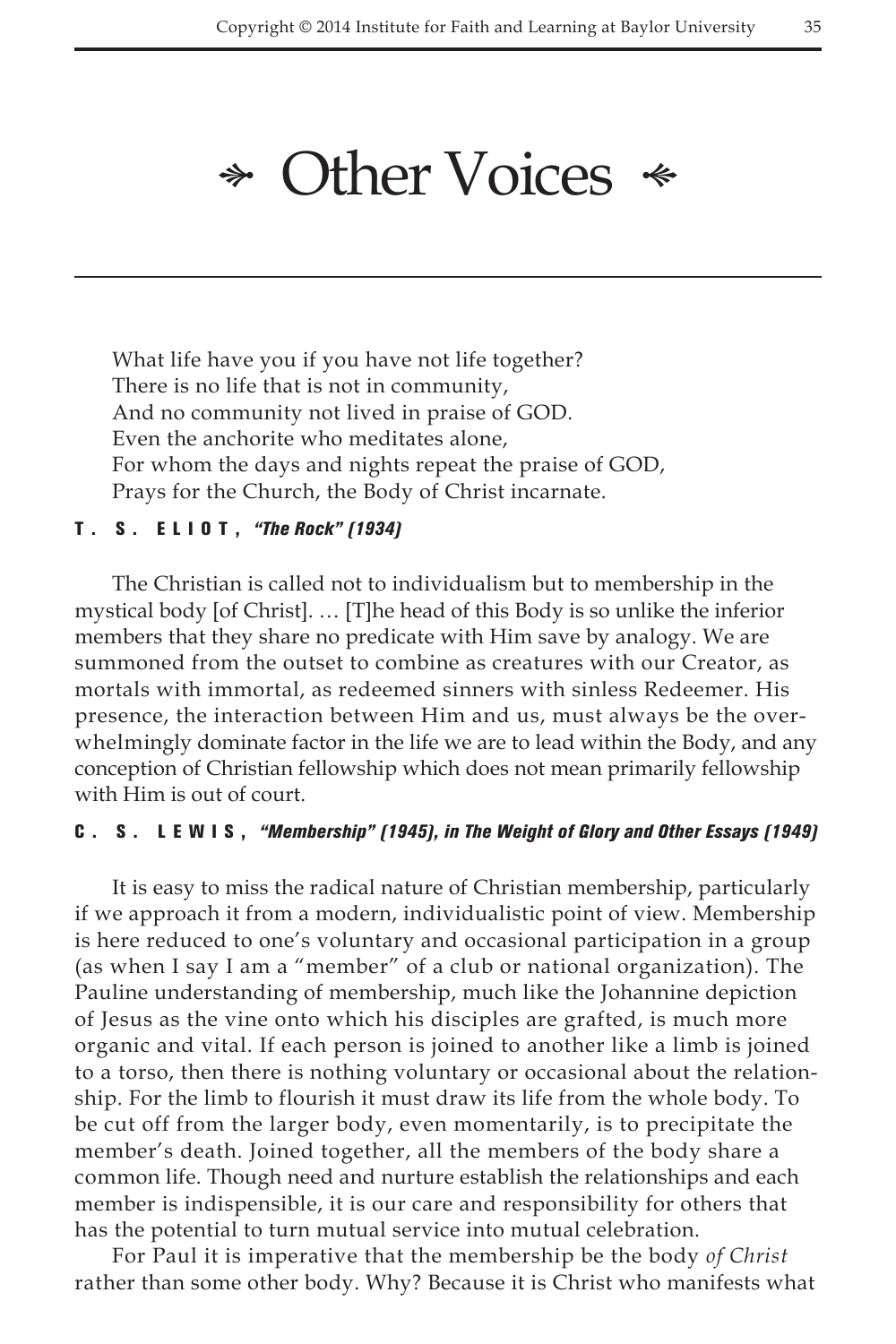life really ought to be. Christ represents another order of life because unlike the life and death known through Adam, Jesus inaugurates a mode of living that joins people to heaven. Though Adam was a "living being," Christ is the "life-giving spirit" (1 Corinthians 15:45) who leads humanity through death into resurrection life. Jesus overcomes the alienating power of death that sin is. Unless people participate organically in, rather than merely associate with, Jesus' life, they don't really know what it is to be alive. To be fully alive is to live sympathetically within the membership that the community is called to be, suffering with those who suffer and rejoicing with those who rejoice. It is to extend Christ's self-giving life in the world as the model for how life should be (Galatians 2:20).

#### NORMAN WIRZBA, *Food and Faith: A Theology of Eating (2011)*

You cannot surrender to God a self you do not know. This was surely in the design of community that we might find ourselves in the mirror of that community. As we share the common life, one unredeemed area after another comes to light. The joy of involvement is interwoven with the pain of it.

#### Elizab et h O 'Co nn or, *Call to Commitment (1963)*

The Christian community is an organic unity in which the members are vitally related to each other through participation in a common life. By love they are bound together in a mode of existence which is the antithesis of the individualistic mode of existence that constitutes the "world." Only in this mode do they exist as the creator intended humanity to exist…. This community is "Christ" in that it prolongs incarnationally the power of love that was the essence of his mission. It represents the saving force of Christ because in the world it demonstrates the reality of an alternative mode of existence in which humanity is not dominated by the egocentricity that provokes possessiveness, jealousy and strife.

# J E R O M E M U R P H Y - O 'C O N N O R, *Keys to First Corinthians: Revisiting the Major Issues (2009)*

The instrument through which you see God is your whole self. And if a man's self is not kept clean and bright, his glimpse of God will be blurred like the Moon seen through a dirty telescope. That is why horrible nations have horrible religions: they have been looking at God through a dirty lens.

God can show Himself as He really is only to real men. And that means not simply to men who are individually good, but to men who are united together in a body, loving one another, helping one another, showing Him to one another. For that is what God meant humanity to be like; like players in one band, or organs in one body.

### C.S. Le w i s , *Mere Christianity (1952)*